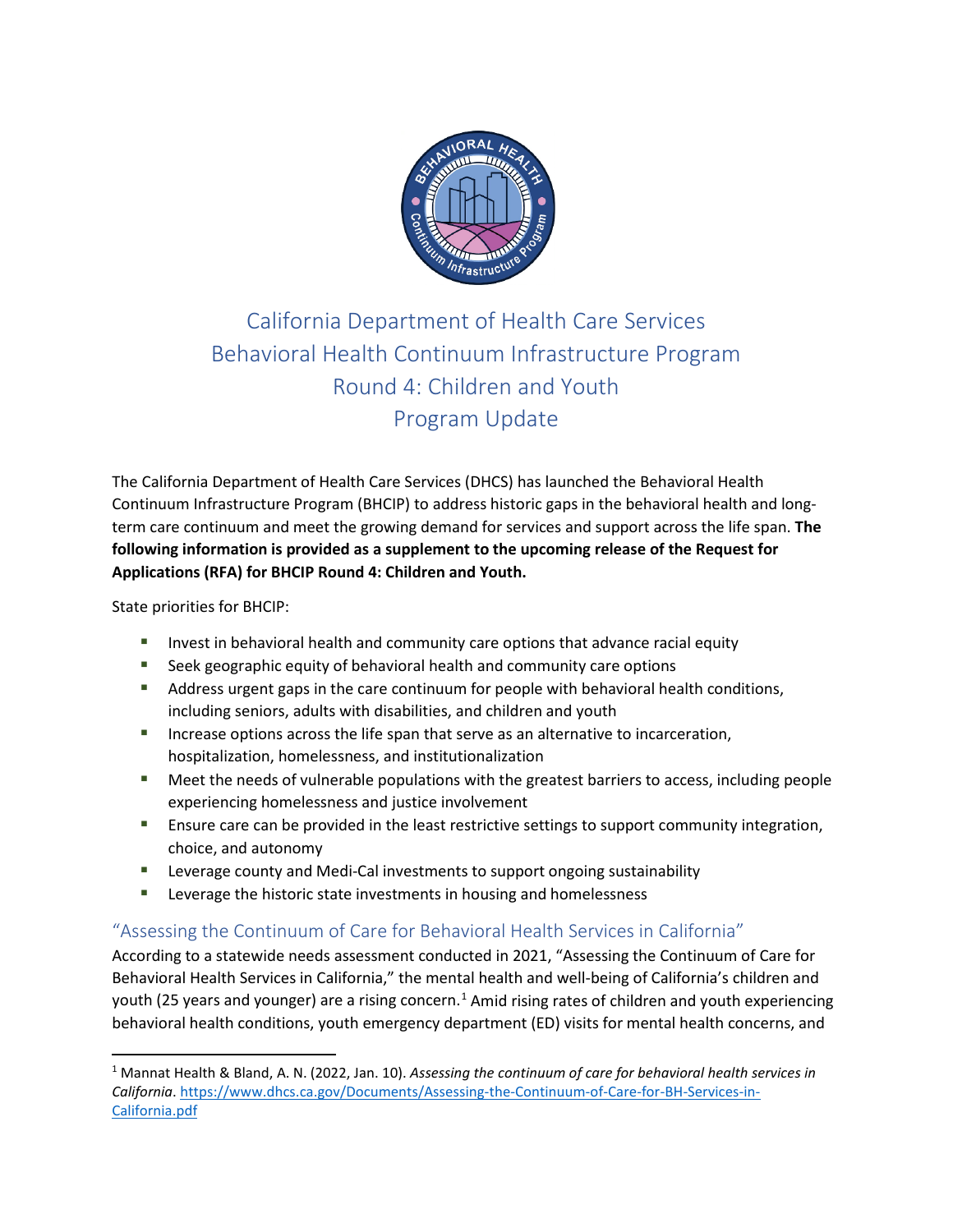youth suicides, there are limited treatment options available to children with significant mental health and substance use disorders (SUDs). Moreover, in California, rates of serious mental illness and SUDs are highest for individuals ages 18 to 25.

Across the state, there are regions and counties and with limited or no treatment options for children and youth, such as the Superior region and western counties in the Central region. Five counties have no facilities serving children and youth (Glenn, Kings, Modoc, Mono, and Tehama), and 17 have no shortterm residential treatment programs (STRTPs). Seventy-five percent of stakeholders surveyed for the needs assessment identified an urgent need for psychiatric acute care and inpatient treatment beds for youth; the lack of these beds directly leads to children and youth sitting in EDs for excessive periods of time while awaiting placement.<sup>[2](#page-1-0)</sup> There are also large disparities in outpatient services between adult and youth programs: 32 percent of outpatient facilities do not treat children and youth at all, 30 percent of counties report an urgent need for individual and group counseling, and 25 percent of counties report issues with identifying providers who are willing to treat youth involved in the justice system.

Stakeholders also highlighted the lack of services for youth experiencing SUDs: 75 percent of counties lack residential beds specifically for youth, 68 percent of counties lack providers with the training and experience to meet the needs of youth, and only 58 percent of providers are available to treat cooccurring mental health and SUD needs in youth. As a result, treatment options for youth, including residential care, are sometimes mixed in with adult treatment options. In some instances, youth must be sent out of state to receive care. $3$ 

The needs assessment identifies seven of the highest priorities, two of which focus on children and youth specifically:

- 1. More treatment options are vital for children and youth living with significant mental health and substance use disorders.
- 2. Prevention and early intervention provided through schools and other community-based organizations are critical for children and youth, especially those who are at high risk.

# Emerging and existing initiatives to improve the behavioral health of California's children and youth

The California legislature and the Newsom administration have adopted a number of high-profile initiatives to support the mental health and well-being of children and youth. The Children and Youth Behavioral Health Initiative (CYBHI) includes nine key components designed to transform California's behavioral health system into an innovative ecosystem in which all Californians 25 years of age and younger, regardless of payer, are screened, supported, and served for emerging and existing behavioral health needs. DHCS has extended enhanced reimbursement for screening for adverse childhood experiences (ACEs), developmental screenings, and well-child visits. The 2021 Budget Act added dyadic services for families with children (starting January 2023), doula services (starting January 2023), and services provided by community health workers (starting July 2022) as benefits in Medi-Cal. California has adopted a 5-year plan to implement the Title IV-E Prevention Program to prevent child welfare involvement and promote family stability, expand services for children requiring residential treatment,



<span id="page-1-0"></span><sup>2</sup> Ibid., p. 97

<span id="page-1-1"></span><sup>3</sup> Ibid., p. 125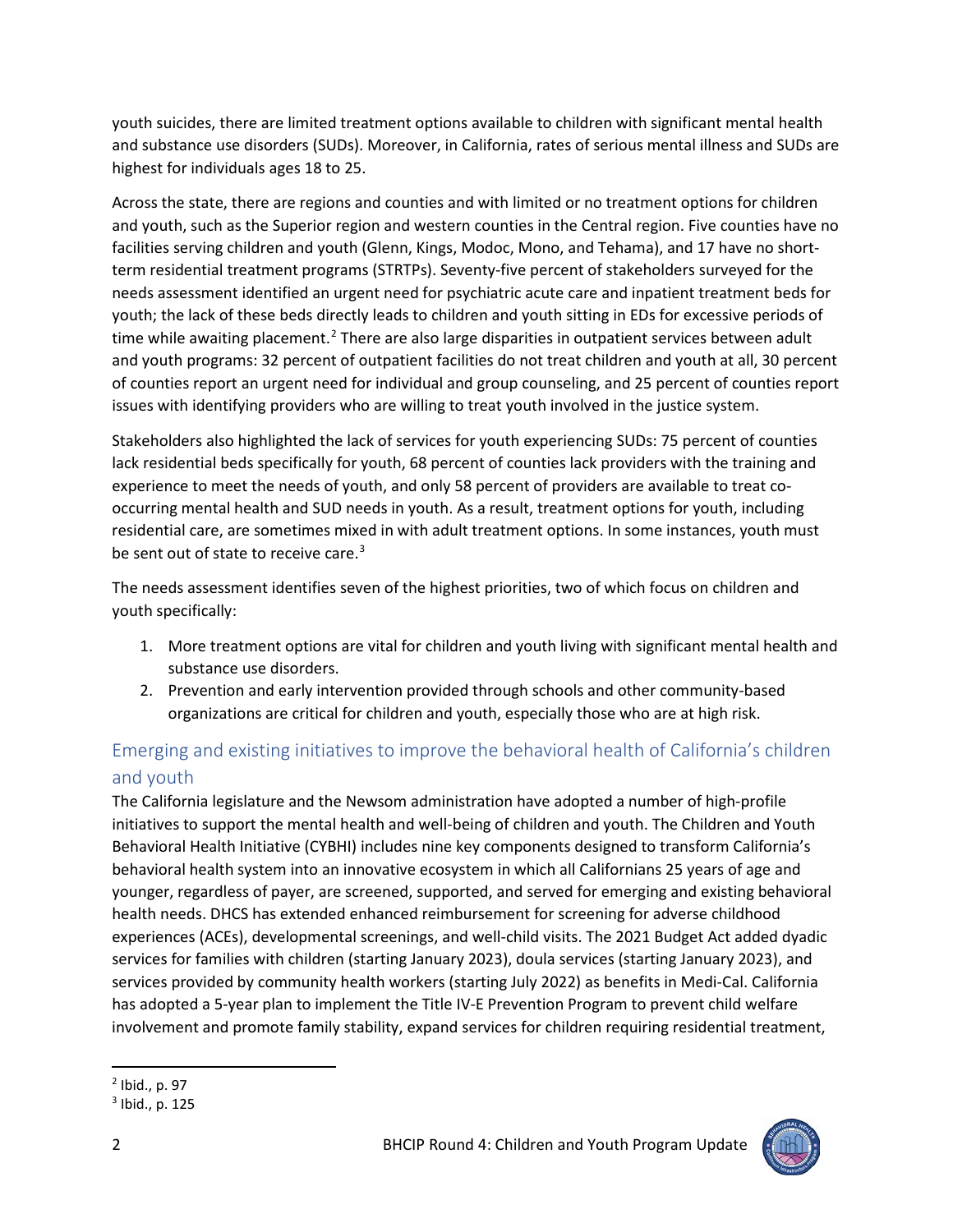and ensure each child and family is provided a trauma-informed prevention plan rooted in evidencebased practices. The legislature created the System of Care, which requires each county to develop and implement a memorandum of understanding (MOU) outlining the roles and responsibilities of the various local entities that serve children and youth in foster care who have experienced severe trauma.

DHCS will be coordinating with CYBHI, California Advancing and Innovating Medi-Cal (CalAIM), and the Children's Crisis Continuum Pilot Program to ensure project alignment and successful implementation of a robust and expanded service delivery system for children and youth. As the needs assessment demonstrates, service expansion often requires investment in infrastructure. Stakeholders surveyed for the needs assessment repeatedly commented on the lack of facilities to provide services along with the lack of means to renovate facilities to expand services. BHCIP Round 4: Children and Youth and future rounds will provide the infrastructure necessary for service expansion.

## Behavioral Health Continuum Infrastructure Program

DHCS was authorized through 2021 [legislation](https://leginfo.legislature.ca.gov/faces/codes_displayText.xhtml?lawCode=WIC&division=5.&title=&part=7.&chapter=1.&article=) to establish BHCIP and award \$2.1 billion to construct, acquire, and expand properties and invest in mobile crisis infrastructure related to behavioral health. DHCS is releasing these funds through six grant rounds targeting various gaps in the state's behavioral health facility infrastructure. This is the fourth round, and through it, DHCS will award \$480.5 million for children- and youth-focused behavioral health infrastructure projects. Awarded grant funds for BHCIP Round 4: Children and Youth need to be fully expended by June 2026.

Three BHCIP rounds were released in 2021 and early 2022:

- **Round 1: Mobile Crisis, \$205M (\$55M Substance Abuse and Mental Health Services** Administration grant funding)
- **Round 2: County and Tribal Planning Grants, \$16M**
- Round 3: Launch Ready, \$518.5M

The remaining BHCIP rounds will be released in 2022:

- Round 4: Children and Youth, \$480.5M
- Round 5: BH Needs Assessment Phase One, \$480M
- Round 6: BH Needs Assessment Phase Two, \$480.7M

# Technical assistance

Advocates for Human Potential, Inc. (AHP), a consulting and research firm focused on improving health and human services systems, is serving as the administrative entity for BHCIP. AHP assists state and local organizations to implement and evaluate a wide range of services focusing on mental health treatment and recovery, SUD treatment and prevention, workforce development, homelessness, housing, and criminal justice.

Beginning in June 2022 and as part of the RFA process, AHP will provide pre-application consultations and technical assistance (TA) to individual Round 4 applicants. Specialized TA will be provided to counties, tribal entities, and nonprofit organizations. In addition, AHP will offer ongoing general training and TA for grantees throughout the life of the project. Applicants will submit a request for a preapplication consultation and complete a survey to indicate their understanding of the project requirements. The deadline to request a pre-application consultation will be 3 weeks before the

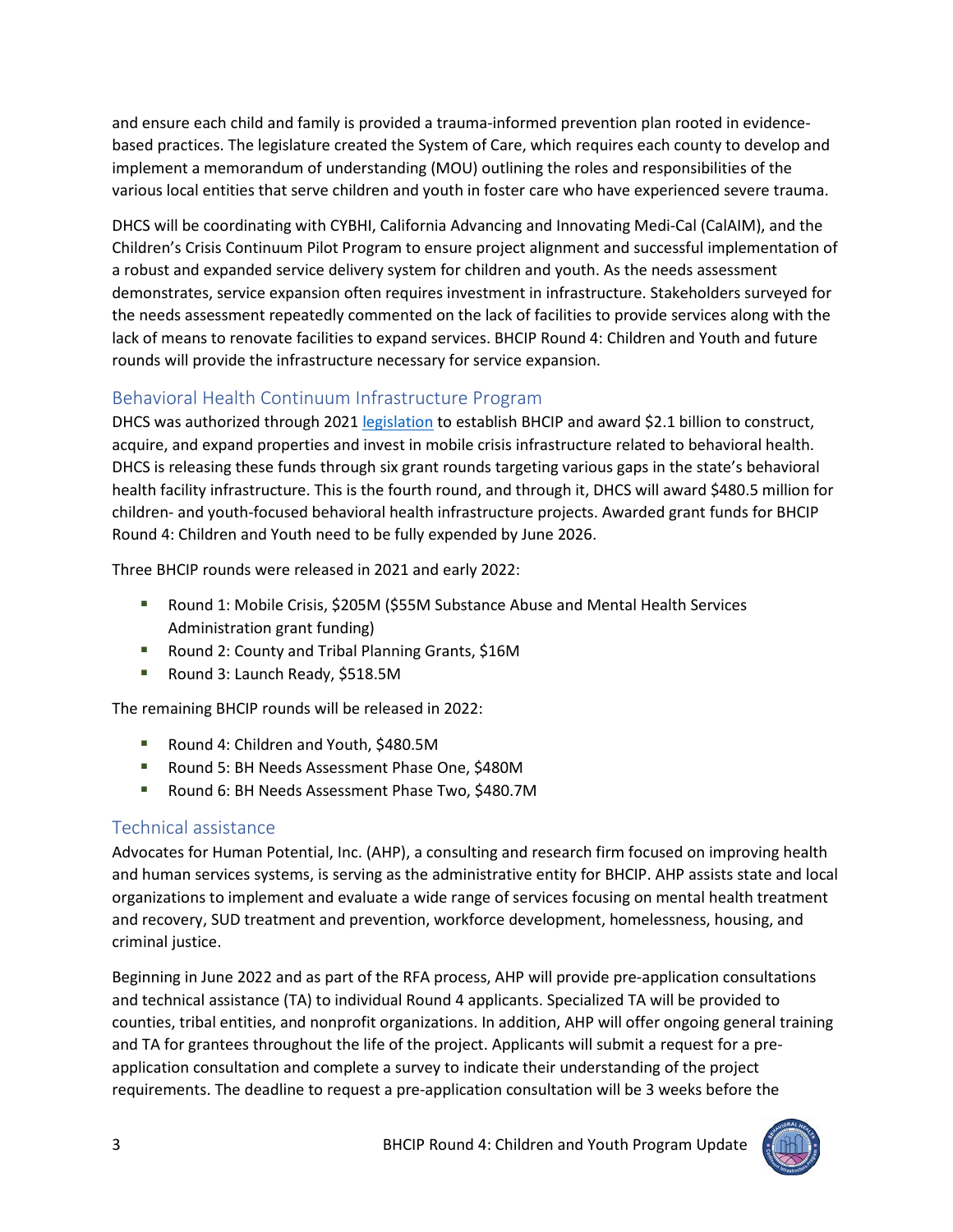application deadline. TA will help applicants understand the minimum project requirements and budgeting practices. Minimum project requirements include a sustainable business plan, a conceptual site plan, architectural and engineering narratives, and an initial budget based on the site plan. Applicants will also be required to discuss how their proposed project meets local gaps identified in "Assessing the Continuum of Care for Behavioral Health Services in California" and addresses State priorities. An AHP implementation specialist will work with applicants to support them in these areas by connecting them with subject matter experts in real estate, facility financing, and programmatic best practices serving children and youth (25 years and younger) to bring targeted TA to applicants and grantees.

Upon release of the BHCIP RFA for Round 4 and in conjunction with DHCS, AHP will conduct informational webinars on topics such as strategies to serve children and youth, braiding resources to ensure viability, and green/sustainable building practices. Additional information on webinars related to the RFA will be available at [https://www.buildingcalhhs.com/.](https://www.buildingcalhhs.com/) This will include topics to help address concerns common to capital development projects serving children and youth, such as best practices related to siting facilities and community collaboration and support.

#### Eligible entities

Counties, cities, tribal entities (including 638s and urban clinics), nonprofit organizations, and for-profit organizations whose projects reflect the State's priorities are eligible to apply for this funding, noting the following stipulations and specifications:

- **Proposed projects need to expand community capacity for serving Californians ages 25 and** younger.
- **Projects must make a commitment to serve Medi-Cal beneficiaries.**
- For-profit organizations, including private real estate developers, with related prior development experience who are collaborating with nonprofit organizations, tribal entities, or counties may apply, but will be required to demonstrate a legal agreement (e.g., MOU) with the county, tribe, city, for-profit, or nonprofit organization to confirm the organization's role in the project, including that they are working on behalf of the service provider.

## Eligibility considerations

The population for Round 4 is children and youth ages 25 and younger, including pregnant and postpartum women and their children, children, and transition-age youth (TAY), along with their families. All applicants must demonstrate how their infrastructure project will expand behavioral health services for this population exclusively. Applicants can provide services for any of the sub-populations in this age group, along with family-based clinical services and support. Regional models or collaborative partnerships to construct, renovate, or expand behavioral health facilities for children and youth are encouraged to apply.

All prospective applicants will be required to engage in a pre-application consultation that will provide an opportunity to discuss proposed projects, match requirements and potential sources of local match, statutory and regulatory requirements, how the project addresses local need/gaps and the State's priorities, and other related considerations. AHP will provide these pre-application consultations in coordination with Community Development Financial Institutions (CDFIs) and real estate development experts.

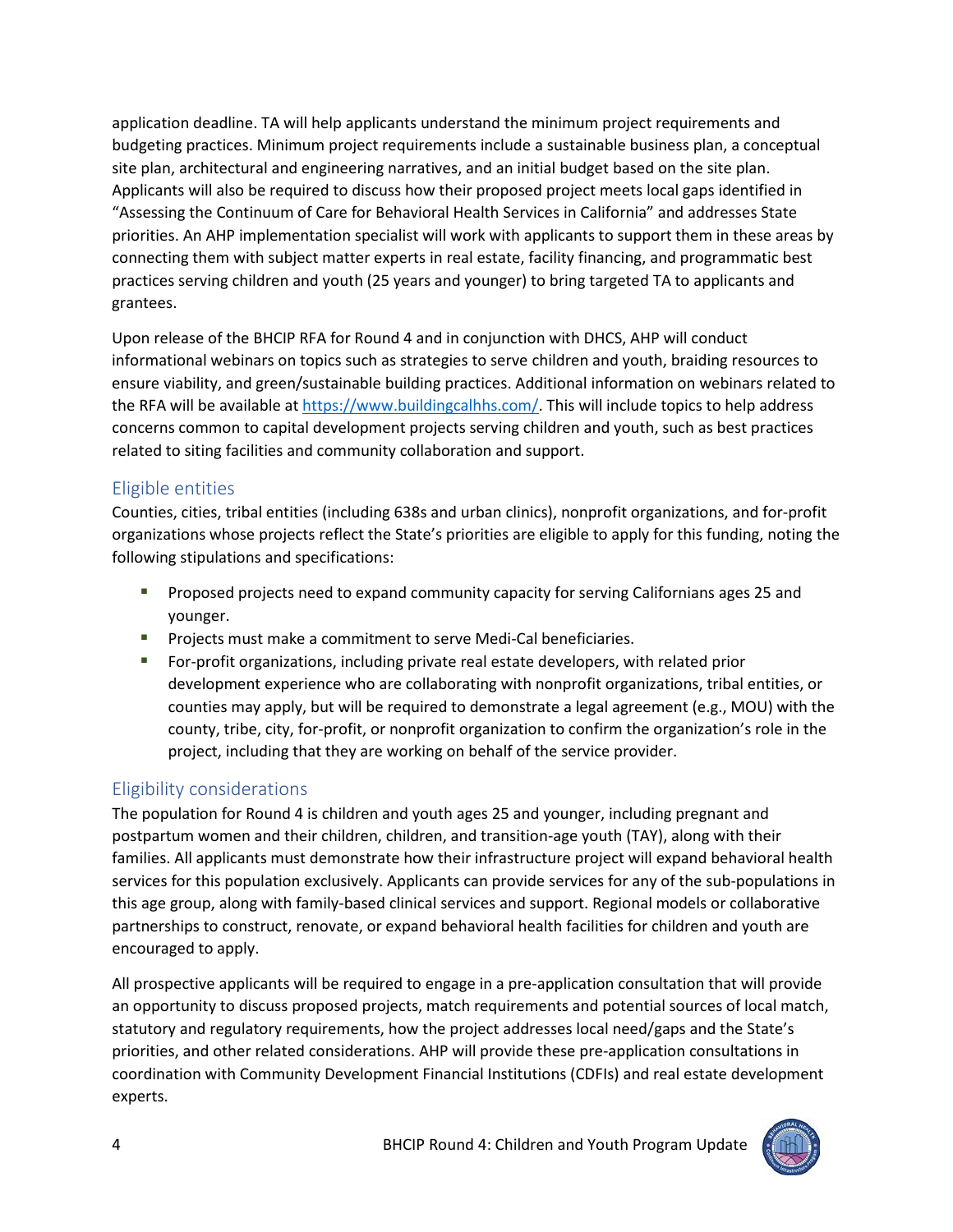For BHCIP Round 4 funding, three phases of project development will be considered during evaluation of each application. Applicants must be in one of the three phases, and applicants in later phases will be scored higher. All projects must meet the minimum threshold of project readiness to be awarded grant funds. Applicant projects are considered to be in a given phase of development only after they have met all the requirements in the previous phase. Required documentation will be reviewed with each applicant during the pre-application consultation process and must be submitted as part of the application.

To be eligible for BHCIP Round 4 funding, a project must demonstrate "project readiness." The **minimum threshold requirements** for "project readiness" are as follows:

- Sustainable business plan with 5-year projections of future objectives and strategies for achieving them
- Conceptual site plan with a forecast of the developmental potential of the property
- **Stakeholder support as demonstrated by letters of support from internal board of directors and** professional/community partners
- **Demonstration of county and Medi-Cal investments to support ongoing sustainability**
- **Natch amount identified**
- **Initial budget, one for each phase and a total budget for acquisition and construction**

Projects will be funded by phase as the applicant demonstrates successful completion of the phase (outlined below). These phases are the pre-construction activities. Applicants must submit documentation demonstrating the completion of each phase below in order to move ahead to the next phase.

- **Phase 1: Planning and pre-development** 
	- o Development team established; to include attorney, architect, and/or design-build team
	- o Basis of design; includes architectural and engineering narratives
	- o Property-specific Site Investigation Report and Due Diligence
	- o Budget with cost estimates based on site plan/drawings
- **Phase 2: Design development** 
	- o Site control established with deed, Purchase and Sale Agreement, Option Contract, Letter Of Intent, leasehold
	- o Site plan established with a schematic plan with architectural and engineering specifications
	- o Able to gain building permits within 6 months of funding
	- o Able to close on land, after gaining building permits, within 6 months of funding
	- o Able to start construction within 6 months of grant funding
- Phase 3: Shovel ready
	- o Ownership of real estate site
	- o Preliminary plan review completed, with comments received
	- o Construction drawings complete or near completion
	- o General contractor (builder) selected and ready for hire
	- o Ninety-five percent of construction drawings ready for submission for building permit
	- o Building permit issued

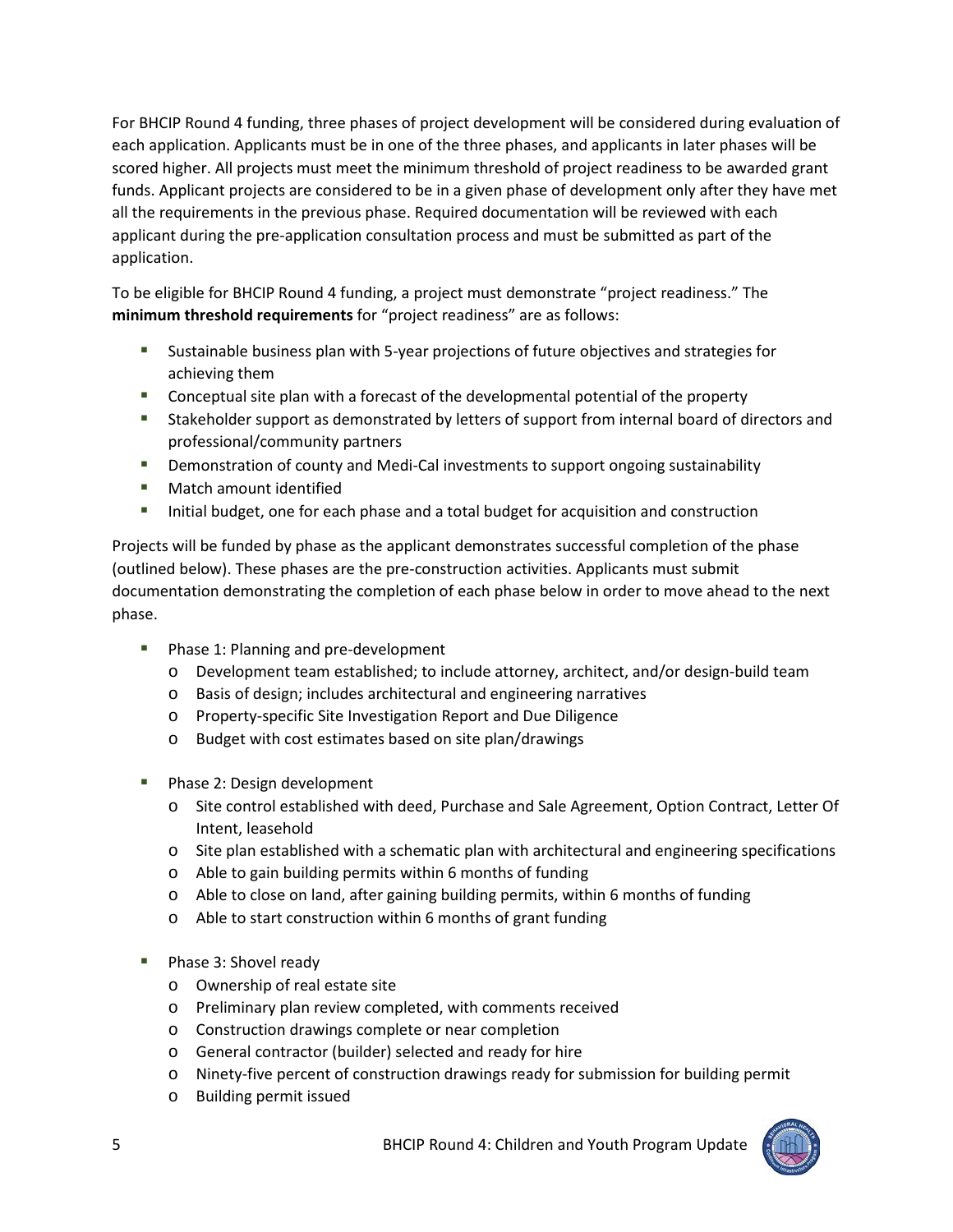o Able to start construction within 60 days or less

Full funding of a proposed development project will be contingent on completion of all three phases of development planning. Planning and pre-development phase must be completed in 90 days. Construction documents need to be submitted for building permit review within 6 months of grant award.

#### Eligible facility types

The following facility types and subcategories may be considered for project funding **only** if they are expanding behavioral health services for this population.

| <b>Type of facility</b>                                                                                                                                                                               | <b>Serving children</b><br>(Birth-18 years) | Serving TAY (18-25)       | <b>Perinatal (pregnant</b><br>and postpartum<br>women and their<br>children) |
|-------------------------------------------------------------------------------------------------------------------------------------------------------------------------------------------------------|---------------------------------------------|---------------------------|------------------------------------------------------------------------------|
| Outpatient Services (includes a variety of settings delivering clinical support services, but not                                                                                                     |                                             |                           |                                                                              |
| overnight residential services)<br>Community mental                                                                                                                                                   |                                             |                           |                                                                              |
| health clinic                                                                                                                                                                                         | X                                           | $\mathsf{X}$              | $\mathsf{X}$                                                                 |
| (outpatient)                                                                                                                                                                                          |                                             |                           |                                                                              |
| Community treatment                                                                                                                                                                                   | X                                           | X                         | X                                                                            |
| facility (CTF)                                                                                                                                                                                        |                                             |                           |                                                                              |
| <b>Community wellness</b>                                                                                                                                                                             | $\mathsf{X}$                                | $\mathsf{X}$              |                                                                              |
| centers/prevention<br>centers                                                                                                                                                                         |                                             |                           |                                                                              |
| <b>Outpatient treatment</b>                                                                                                                                                                           |                                             |                           |                                                                              |
| for SUD                                                                                                                                                                                               | X                                           | $\mathsf{X}$              | X                                                                            |
| School-linked health                                                                                                                                                                                  | $\pmb{\mathsf{X}}$                          | $\pmb{\mathsf{X}}$        |                                                                              |
| centers                                                                                                                                                                                               |                                             |                           |                                                                              |
| Residential Clinical Programs (includes a variety of settings primarily focused on delivering clinical<br>services; also provide shelter and support, from overnight to many days, weeks, and months) |                                             |                           |                                                                              |
| Adolescent residential                                                                                                                                                                                |                                             |                           |                                                                              |
| treatment facilities for                                                                                                                                                                              | Χ                                           | X                         |                                                                              |
| youth with SUDs                                                                                                                                                                                       |                                             |                           |                                                                              |
| Children's crisis                                                                                                                                                                                     |                                             |                           |                                                                              |
| residential programs                                                                                                                                                                                  | X                                           |                           |                                                                              |
| (CCRPs)                                                                                                                                                                                               |                                             |                           |                                                                              |
| Crisis stabilization unit                                                                                                                                                                             | Χ                                           | $\boldsymbol{\mathsf{X}}$ |                                                                              |
| (CSU)                                                                                                                                                                                                 |                                             |                           |                                                                              |
| Perinatal residential                                                                                                                                                                                 | $\mathsf{X}$                                | $\mathsf{x}$              | $\mathsf{x}$                                                                 |
| <b>SUD facilities</b>                                                                                                                                                                                 |                                             |                           |                                                                              |
| Psychiatric acute care<br>hospital                                                                                                                                                                    | Χ                                           | X                         |                                                                              |
| Psychiatric health                                                                                                                                                                                    | X                                           | X                         |                                                                              |
| facility                                                                                                                                                                                              |                                             |                           |                                                                              |
| <b>STRTPs</b>                                                                                                                                                                                         | Χ                                           |                           |                                                                              |



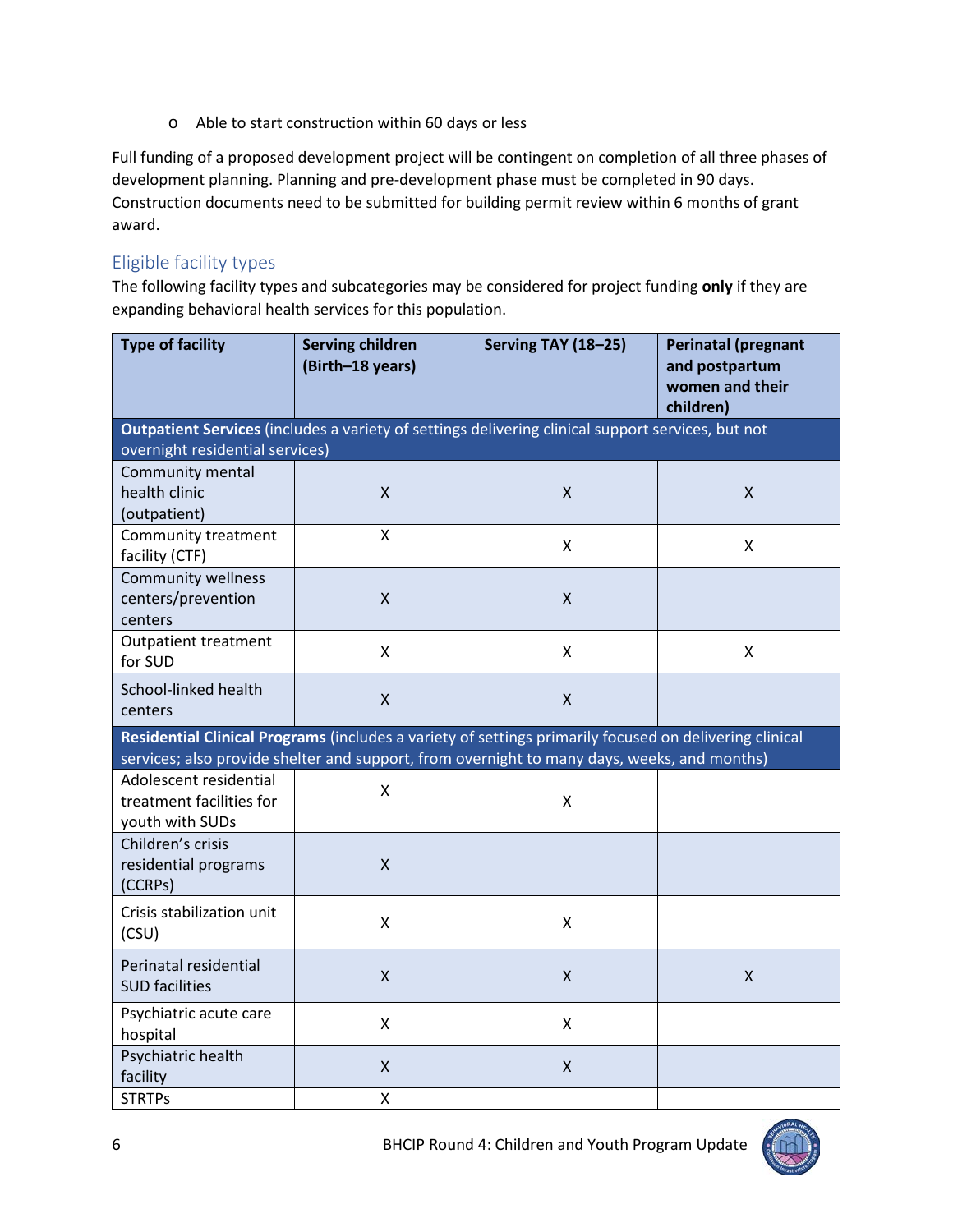For purposes of this funding, a community wellness/prevention center must focus on serving children and youth with behavioral health conditions (mental health and substance use disorders), commit to serving Medi-Cal beneficiaries, and offer some or all of the following:

- A comprehensive program of behavioral health services in an outpatient setting, including preventive services, screening, diagnosis, and treatment/management of behavioral health conditions
- Community support groups for people with mental health disorders and SUDs, including traditional healing activities (talking circles)
- **Health education and information, including on behavioral health**
- **Service navigation and enabling services such as case management/care coordination,** transportation, and translation services
- Youth development programming and activities, including mentoring, peer support, and/or parenting/family management services
- Behavioral health prevention coalitions and/or workgroups

Publicly funded perinatal facilities must adhere to DHCS Perinatal Practice Guidelines.

Facility types that are not eligible for funding:

- Correctional settings
- $Schools$

Applicants will be expected to define the types of facilities they will operate and explain how they will expand services for children and youth. Facilities that serve adults must demonstrate how expansion through this funding round will specifically serve youth ages 18 to 25. Facility expansion can include building or renovating a separate wing or center that serves children and youth. Regional models and collaborative partnerships are strongly encouraged to apply. Consideration will be given to entities that propose facilities with new services or expanded services in underserved counties and regions based on the needs assessment.

All applicants must describe the local needs based on "Assessing the Continuum of Care for Behavioral Health Services in California" and any local needs assessment used to justify the proposed expansion. All applicants will be required to demonstrate how the proposed project will advance racial equity. Projects will be required to certify that they will not exclude certain children and youth populations, such as those who are justice involved or in foster care. BHCIP Round 4 grantees with behavioral health facilities that offer Medi-Cal behavioral health services will be expected to have a contract in place with their county to ensure the provision of Medi-Cal services once the funded facility's expansion or construction is complete. Community wellness centers and youth behavioral health prevention centers are not required to have a contract to provide Medi-Cal behavioral health services; however, they must provide services to Medi-Cal beneficiaries.

#### Funding parameters and use restrictions

Applicants will be expected to develop a competitive and reasonably priced development budget that will be scored alongside applications for projects of similar setting types and sizes. In addition, scoring will take into consideration a focus on the State's priorities, including efforts to advance racial equity